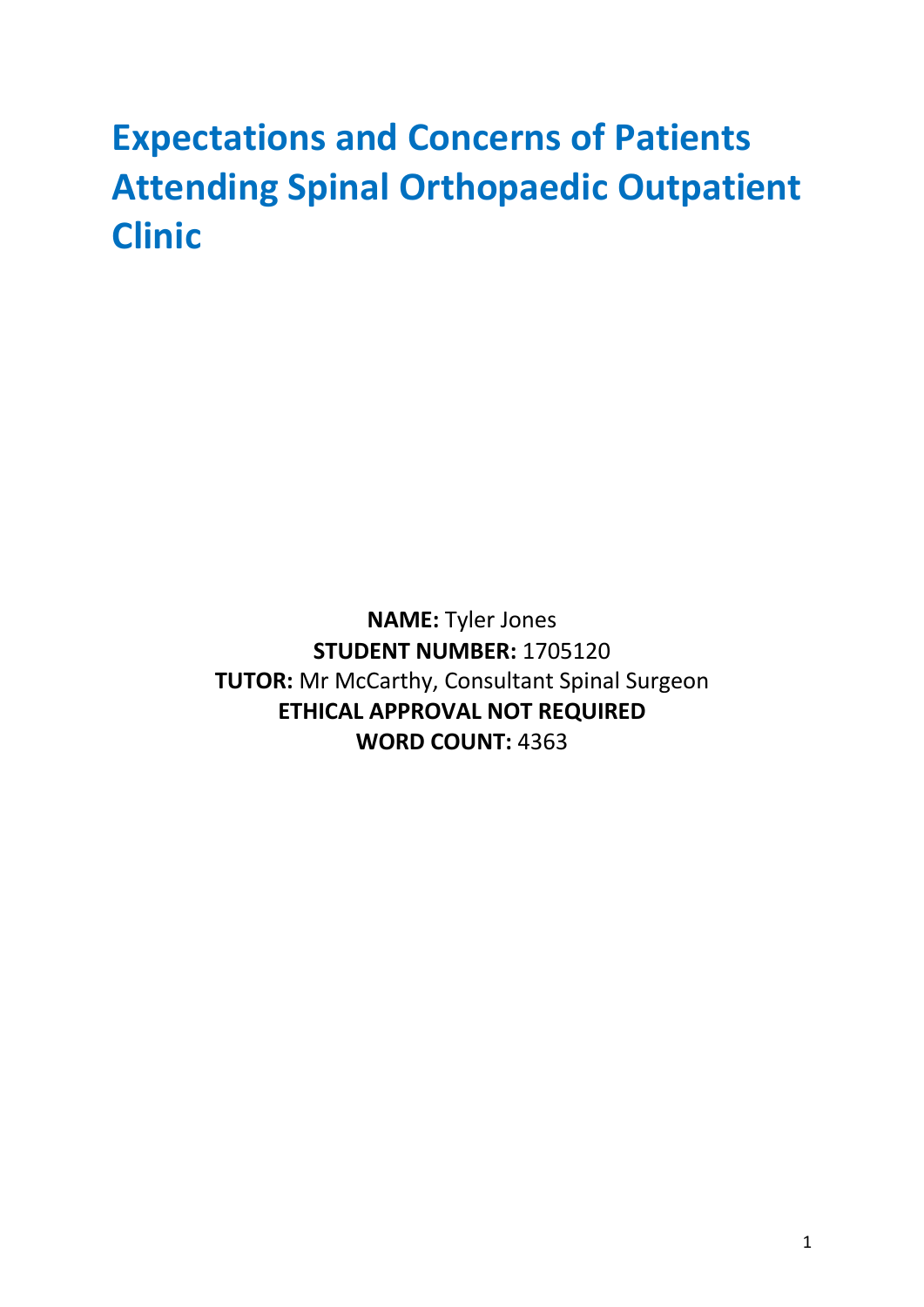# Summary

**BACKGROUND:** Identifying the expectations and concerns of patients is an important part of clinical consultation in a patient-centred healthcare system. Since most spinal surgery is elective, and therefore focussed primarily on improving quality of life, this study explored the various patient expectations and concerns in the NHS and private healthcare sector. **METHODS:** Patient data from the case load of a single spinal orthopaedic surgeon was compiled and analysed with expectations and concerns reported in the outpatient clinic letter. **RESULTS:** 628 patients were analysed in this study (mean age 57.8 years, male n=314). The most common expectation was 'Reduce Pain' (41.4%) and the most common concern was 'Continuation/worsening of pain' (20.6%). Significant differences in the expectations and concerns were also observed between NHS and private patients. **CONCLUSIONS:** Since aligning the expectations and concerns of the patient and surgeon are important in the pursuit of a satisfactory outcome, understanding what patients want from treatment and acknowledging the impact of other sociodemographic factors may be crucial in improving patient experiences.

## Introduction

Addressing patient expectations and concerns is a crucial part of outpatient consultation in spinal orthopaedic surgery. Expectations form as a result of complex cognitive processes and are strongly influenced by learned behaviour and past experiences (1). Within the field of musculoskeletal disorders, there is growing evidence to suggest the expectations of treatment are a potentially important predictor of patient perceived outcome (2-4). Starting from the very first clinic encounter, some have suggested the alignment of the patient's expectations with that of the surgeon is vital to achieve satisfaction with the treatment provided (5). For spinal orthopaedics in-particular, patients generally have an unrealistically high expectation of symptom improvement after treatment (6). Conversely, others have observed that patients with more ambitious expectations for a functional improvement is associated with improved function and satisfaction (7). This clearly presents an issue for how surgeons and the wider healthcare community can focus their approach to facilitate the development of more pragmatic expectations (8).

Much of the existing literature focuses on the correlation between preoperative expectations and postoperative satisfaction, but there is little research exploring the wider expectations (and concerns) of patients attending outpatient clinic. To our knowledge, there is also no existing insight into the subsequent variation in expectations in the NHS and in the private healthcare sector.

This study therefore aims to explore the different expectations and concerns expressed by patients attending spinal orthopaedic outpatient clinic and the corresponding impacts on various Patient Reported Outcome Measures (PROMs). The study was conducted on patients from the NHS and private healthcare sector.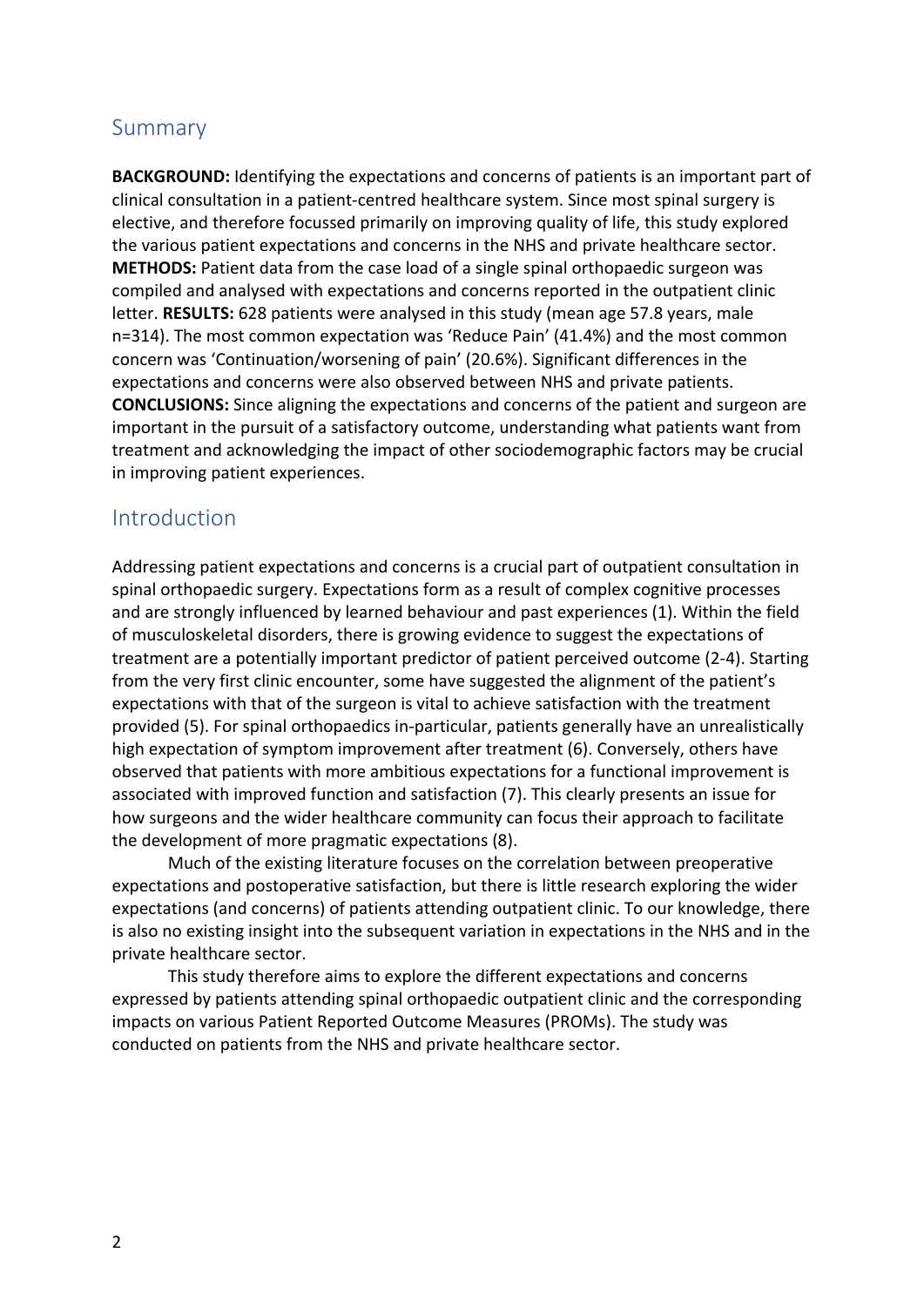# **Methods**

## Study Design

Retrospective review of data gathered from the NHS and private healthcare sector case load of a single orthopaedic spinal surgeon between April 2012 and August 2019.

### Population Selection

A total of 3402 patients were available and were manually filtered to fulfil the eligibility criteria:

- a. Seen in spinal orthopaedic outpatient clinic between April 2012 and April 2018 (to enable minimum 2-year follow-up period).
- b. Expectations and concerns recorded in clinic letter.
- c. Complete and accessible datasets including Patent Reported Outcome Measures (PROMs).

This eligibility criteria yielded 186 NHS patients and 442 private sector patients, granting a total of 628 patients for the study.

# Stratifying Expectations and Concerns

The reported expectations and concerns were identified based on those recorded by the surgeon in the outpatient clinic letter. *All* of the patient's expectations and concerns reported by the surgeon were included in the data set. After collection of the raw data, the patient *expectations* were stratified into the following categories:

- 1. Reduce pain.
- 2. Improve function.
- 3. Unsure.
- 4. Operation and/or procedure.
- 5. Diagnosis
- 6. Treatment options.
- 7. Other.

Likewise, patient *concerns* were stratified into the following categories:

- 1. Permanent disability (e.g. wheelchair, paraplegia).
- 2. Operation.
- 3. Loss of function.
- 4. Work-related.
- 5. Continuation/worsening of pain.
- 6. Responsibility as a carer.
- 7. Other.
- 8. No concerns.

This data was consolidated with various other patient metrics including: age, sex, Visual Analogue Scale (VAS) for neck/back and arm/leg, walking distance, interference with normal work, satisfaction with rest of life, quality of life over the past week, cut down in work, history of previous surgery, problems sleeping, working status, time off of work and disability benefit recipient. PROMs were also used to assess other health aspects of the patients in the sample. The EQ5D and EQ VAS provided a standardised non-specific health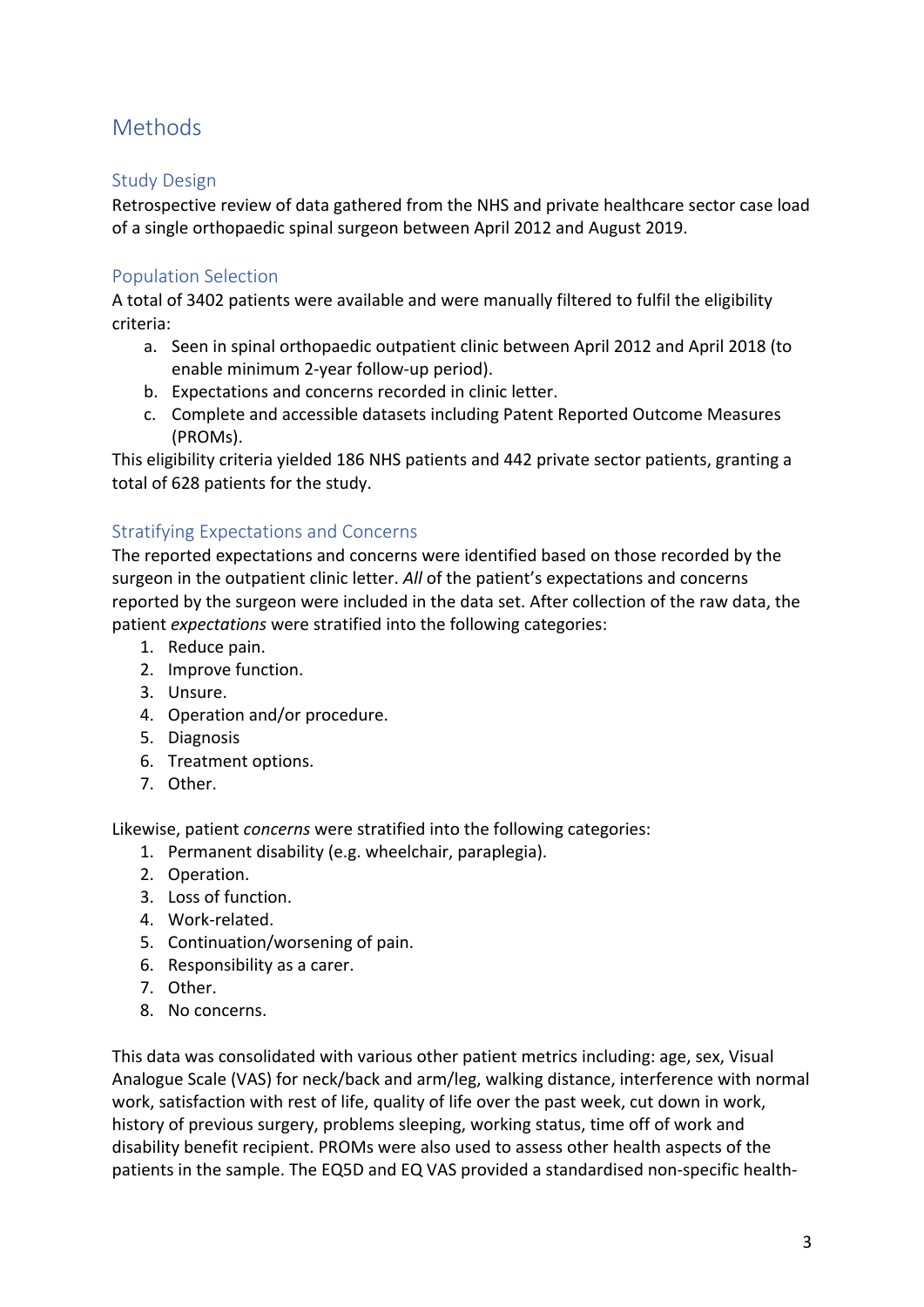related quality of life score (9). The Hospital for Special Surgery Lumbar Spine Surgery Expectations Survey score included physical and psychosocial expectations of those eligible for lumbar spine surgery (10). The Neck Disability Index (NDI) and Oswestry Disability Index (ODI) provided insight into pain level and functional ability (11). Patient Health Questionaire-9 (PHQ-9) score was used to assess for presence and severity of major depressive symptoms (12). Finally, the Generalised Anxiety Disorder-7 (GAD-7) score assessed for presence and severity generalised anxiety disorder (13).

Initially, univariate descriptive statistics was performed on patient demographics across both sectors and individually. Multiple response analysis was then used to assess the total number of each expectation and each concern in both sectors. Contingency analysis and  $\chi^2$  tests were used to identify associations between the patient demographics, PROMs, expectations and concerns. Bivariate analysis was used to assess the presence of correlation between patient demographics, PROMs, healthcare sector, expectations and concerns. Column proportion tests (*Z*-test) were also used to identify significant differences in the proportion of each expectation and concern raised in each healthcare sector. Statistical significance was assumed using two-tailed tests with a 5% significance level unless otherwise stated. Data was consolidated using Microsoft Excel Version 16.35, then analysed using IBM SPSS Software Version 25 for Mac OS.

# Results

### Sociodemographics and Health Status of Entire Sample

*Table 1* depicts the characteristics of the study sample. The mean±SD age in this sample was 59±16.4 years old and there was equal number of male and female patients. Over half (54.1%) of the sample reported being currently employed, 29.8% were retired, 7.3% housewife, 6.1% disabled, 1.6% unemployed and 1.1% were students. Regarding time off work due to symptoms of disorder, 47.9% reported taking at least 1 week off. Disability benefit was received by 17.5% of patients and 2.9% had made an insurance claim. A majority of 81.5% of had not had previous spinal surgery.

With regard to the health status of the patients in the sample, 60.4% reported having problems sleeping. The EQ VAS had a mean±SD score of 52.2±24.8 indicating a poor perception of general health. For the patients undergoing lumbar spine surgery, expectations were moderate with a mean±SD score of 44.4±21.3. The relevant disability index (NDI/ODI) scores of 40.7±18.3 depicts a moderate-to-severe level of disability within the sample. The PHQ-9 and GAD-7 had a mean±SD of 9.3±7.3 and 6.8±5.9 respectively which indicates mild-to-moderate depressive and moderate anxiety symptoms in the sample. These results are presented in *Table 2.*

In terms of PROM score variation amongst the sexes, the corresponding disability indices appeared to show a significant difference  $(t(613.6) = -2.1, P = .035)$ , with males (mean±SD = 44.2±18.2) displaying a slightly greater degree of disability than females (mean±SD = 41.0±18.7). The remaining mean PROM scores were not significantly between the two sexes. These results are presented in *Table 3.*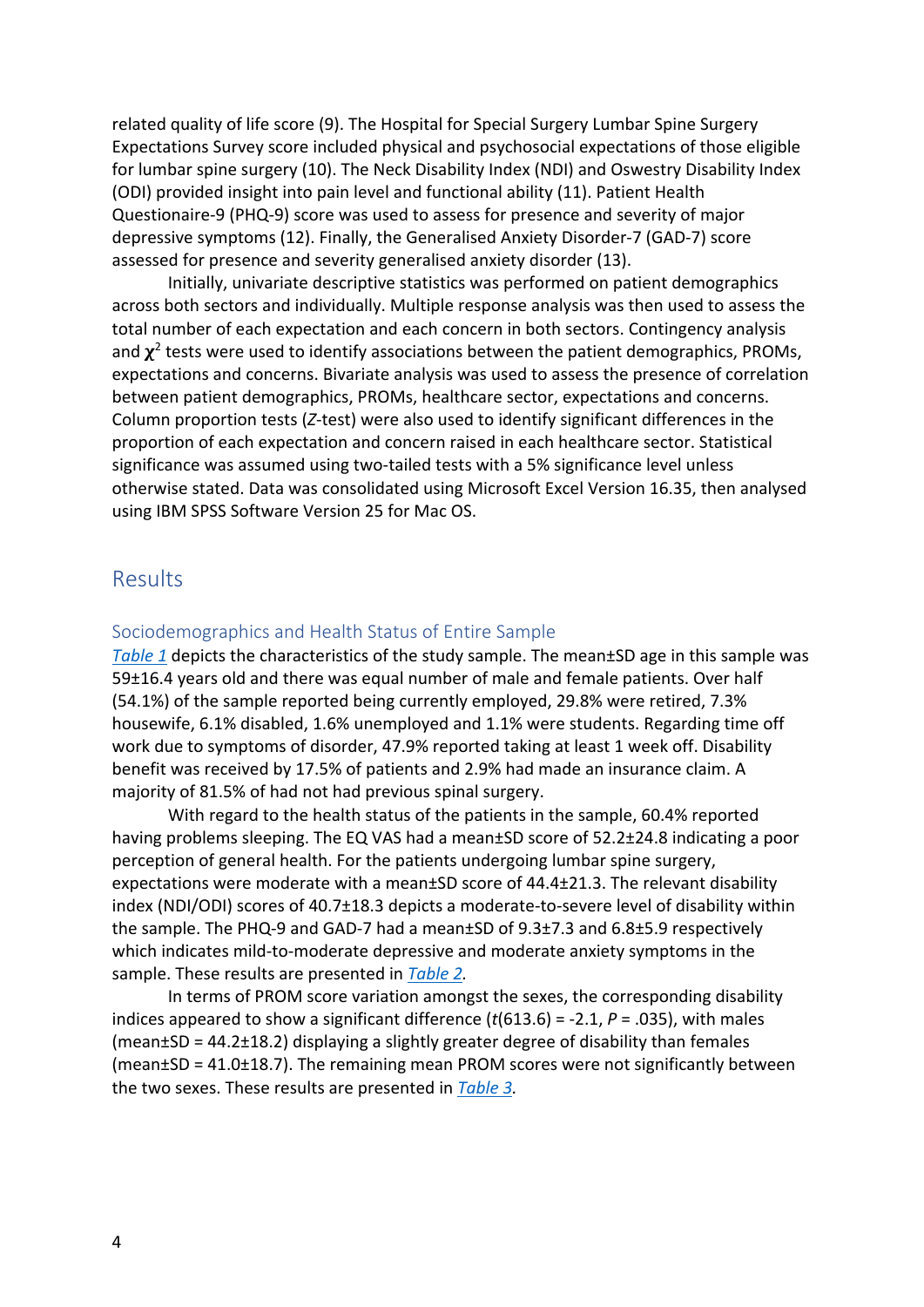#### Expectations and Concerns of Entire Sample

The expectations of the entire sample are presented in *Figure 1.1*. The most common expectation in the sample was to reduce pain at 41.4% and the least common expectation at 4.8% (excluding non-stratified data) was for a procedure or operation. Just over a quarter (26.6%) of patients expected a diagnosis and 15.4% expected treatment options. A small proportion were expecting an improvement in function (5.1%). Lastly, 6.8% of patients in the sample reported being unsure of their expectations.

The concerns of the entire sample are presented in *Figure 1.2*. The most common concern was a continuation and/or worsening of the pain they are experiencing, which was reported by 1 in 5 patients (20.6%). This was followed closely by the concern regarding a loss in function at 18.5%. Nearly 1 in 10 patients (9.4%) had concerns relating to their ability to work. A similar number of patients were concerned about becoming permanently disabled as well as the possibility of requiring surgery (6.5% and 6.6% respectively). There was a small number of patients who were concerned about their responsibility as carer (2.1%). Despite this, 1 in 5 patients reported having no concerns whatsoever (21.1%).

This study recorded a proportion of patients that had concerns which did not fit into the predefined categories. Of these, the top 5 reported concerns which were not stratified with the initial criteria are explored in *Figure 1.3.* The most commonly reported concern in this category was the presence of a serious underlying condition (n=33). Patients citing this concern were primarily worried about the possibility of malignancy. A smaller proportion were concerned about low mood as a result of their symptoms (n=9). Fewer patients were concerned about their reliance on long term analgesics to alleviate symptoms (n=7). Finally, there was a small number of patients who were concerned their symptoms were the result of a complication from a previous surgery (n=5) and some had worries regarding their family history (n=4).

#### Variations in Sociodemographics and Health Status Between Healthcare Sector

The sociodemographics of the patients in each healthcare sector was seen to vary in this study. These variations are presented in *Table 1*. The mean±SD age in the NHS and private patients was 65.8±14.7 and 55.7±16.2 respectively. In the NHS, 55.9% were male and 44.1% were female, whereas in the private sector, 47.5% were male and 52.5% were female. More than double the proportion of patients in the private sector reported being currently employed (*P* < .001). There was also a larger proportion of retirees and disabled patients seen at outpatient clinic in the NHS compared to the private sector (*P* < .001). There was also 4.9-fold greater proportion of patients receiving disability benefit in the NHS group compared to the private group (*P* < .001). Strikingly, 79.4% of private patients reported having difficulty sleeping compared to just 15.8% of NHS patients. There was a significant association between the healthcare sector and reporting of having sleeping problems  $(\chi^2(1))$ = 220.051, *P* < .001). Cramer's V was significant (Cramer's V = 0.593, *P* < .001), therefore indicating a high strength of association.

PROM scores were analysed for significant difference between healthcare sectors in *Table 3.* The EQ VAS had a mean±SD score of 50.7±26.5 and 52.1±24.6 in the NHS and private sector respectively. For those patients undergoing lumbar spine surgery, expectations survey score was significantly higher in private patients (mean $\pm$ SD = 46.1 $\pm$ 21.3) than NHS patients (mean±SD = 36.8±19.3), as indicated by *t*-test analysis (*t*(424.0) = 0.5, *P* < .001). There was a significantly higher level of disability observed in NHS patients (mean±SD  $= 46.7\pm18.5$ ) compared to private patients (mean $\pm$ SD = 40.9 $\pm$ 18.5) according to the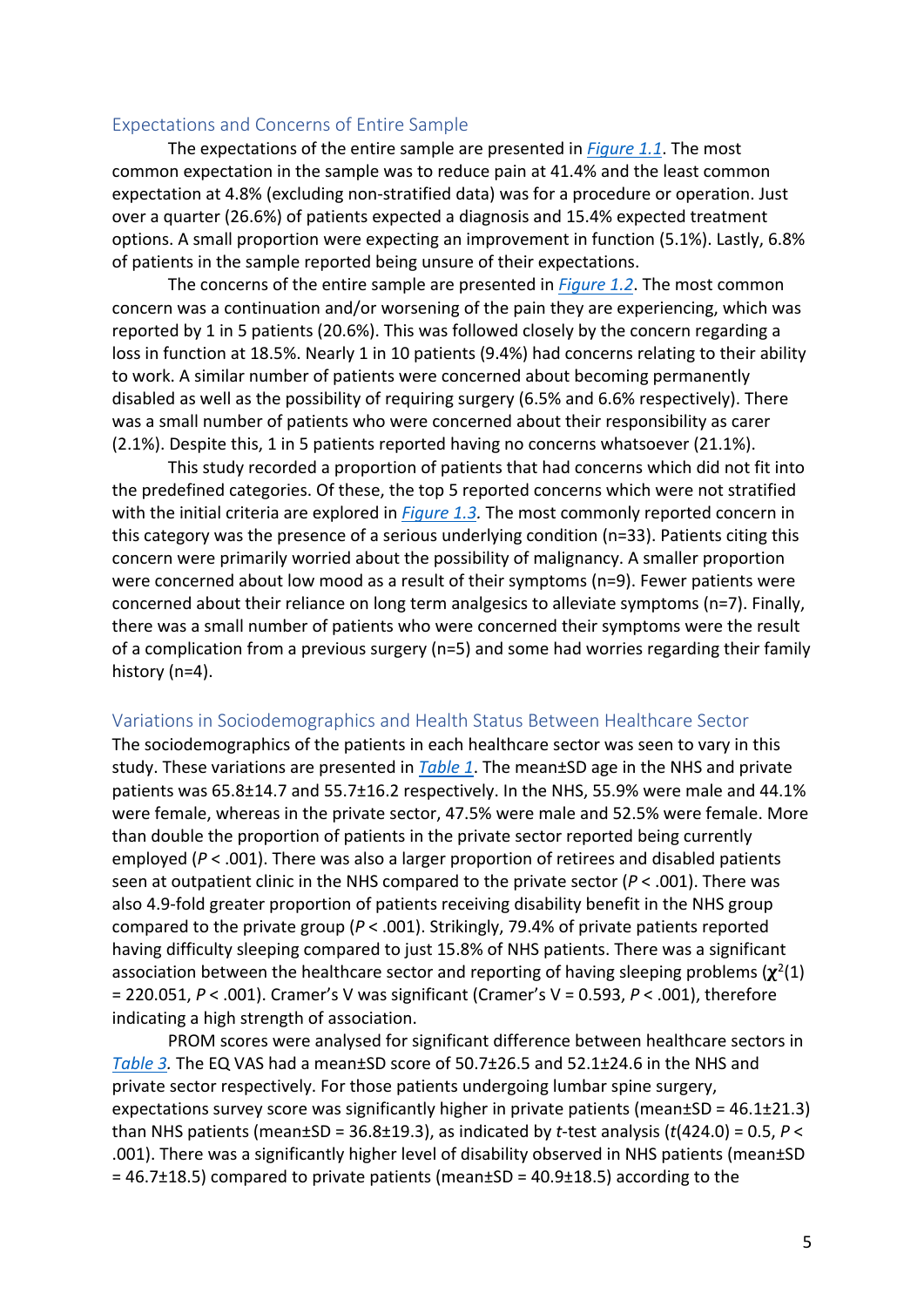corresponding disability index (*t*(617.0) = -3.5, *P* = .001). Private patients appeared to be less depressed (mean±SD = 8.9±6.8) than NHS patients (mean±SD = 12.4±8.3). *t*-test analysis indicated this result reached significance (*t*(293.2) = -5.0, *P* < .001). Private patients also appeared to have less generalised anxiety (mean±SD = 5.9±5.6) than NHS patients (mean±SD = 8.5±7.1). T-test analysis also indicated this result reached significance (*t*(289.3)=  $-4.5, P < .001$ ).

#### Variations in Expectations and Concerns between Healthcare Sector

Reported expectations and concerns of each healthcare sector are presented in *Figure 2.1* and *2.2.* Frequencies of each expectation and concern were tabulated against healthcare sector to explore any significant difference between the numbers reported in *Table 4*. Analysis of column proportions (Z-test) identified the relative proportion of 3 expectations to be statistically different between healthcare sectors. Private patients reported expecting a diagnosis (n=186) and treatment options (n=104) more frequently than NHS patients (n=18 and n=16 respectively). Conversely, a significantly larger proportion of NHS patients (n=33) reported being unsure of their expectations compared with private patients (n=20, *P < .001*). Regarding concerns, private patients report a loss of function (n=104) and workrelated concerns (n=55) more frequently than NHS patients (n=27 and n=12 respectively, *P < .05).* Private patients also more frequently (n=95) raised concerns which did not fit the predefined categories than NHS patients (n=13, *P < .001).* Conversely, NHS patients raised no concerns more frequently (n=67) than private patients (n=83, *P < .001*).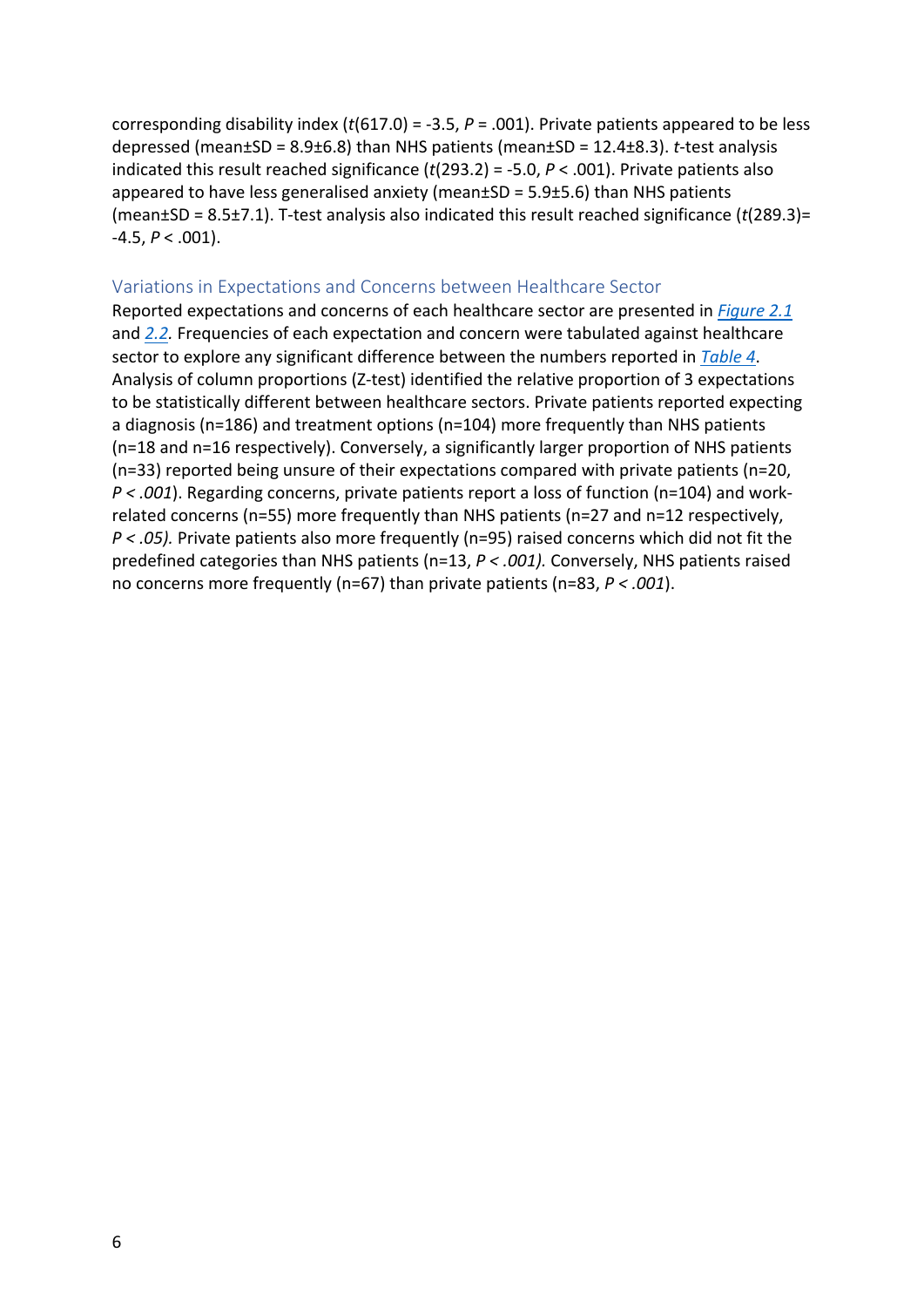# **Discussion**

This study explored the various expectations and concerns patients have when attending an orthopaedic outpatient clinic. The most commonly reported expectation in all of the patients in this study was to reduce pain. This was somewhat expected as the majority of spinal surgery is elective and principally aims to improve quality of life. Nevertheless, understanding and acknowledging this expectation has been shown previously to impact overall satisfaction of outcome (14). Expectations are often innately linked to one's concerns and so exploration of this aspect of the patient perspective is core to promoting patient centredness and shared decision-making. The most common concern raised was therefore unsurprisingly the continuation and/or worsening of pain.

In light of exploring the non-stratified concerns, this study did not identify a significant number of patients who were concerned about their ability to sleep, nor was it found that patients expected an improvement in their capacity to sleep. Despite this, when asked, the majority (60.4%) of patients reported having problems sleeping which may have considerable detriment on quality of life, and yet surprisingly improvement in this symptom did not form part of the patient's expectation and concerns. Further to this, private patients were strongly associated with reporting problems sleeping.

Patients attending spinal orthopaedic outpatient clinic for the first time generally have a poor outlook on the state of their general health, as indicated by the EQ VAS. Katz et al. observed that patients who perceived their general health to be poor were less likely to report a significant improvement in symptoms after surgery than those who initially perceived their general health to be good (15). It was also suggested that those with better perceptions of general health also tend to have greater expectations of surgery, however their study used the SF-36 as opposed to the EQ5D in this study (3). With these two findings in mind, it seems ever-more important to inform patients about the limitations of operative management, both within the context of their physical condition and their perception of it.

Neck and Oswestry Disability Indexes indicated a moderate-to-severe level of disability within the sample. Males also tended to have a higher level of disability than females, contrary to the findings of Siccoli et al. (16). Patients in the sample also appeared to display symptoms of mild-to-moderate depression and moderate anxiety. The relationship between chronic back pain and major depressive disorder continues to be explored in the literature, especially as the two conditions are in the top 5 causes of disability world-wide (17). It is estimated that 20-25% of adult patients with lower back pain will also experience depression. Perhaps most worrying is that patients who fit this category are more likely to have greater disability, higher pain intensity, poorer quality of life and work-related outcomes, longer recovery times and overall worse treatment outcomes (18).

Of the expectations, concerns and PROMs score analysed in this study, significant differences were observed between the two healthcare sectors. Patients from the private sector healthcare were significantly less depressed and less anxious than NHS patients. Private patients more frequently expected a diagnosis and treatment options, whereas NHS patients were more often unsure of their expectations. It is not implausible to presume patients who are paying in some capacity for their healthcare would be more likely to have preconceived expectations of their healthcare provider and subsequent encounters. Conversely, it could be speculated that NHS patients might feel less inclined to voice their expectations, given the popular notion that access to publicly funded healthcare is a 'privilege.'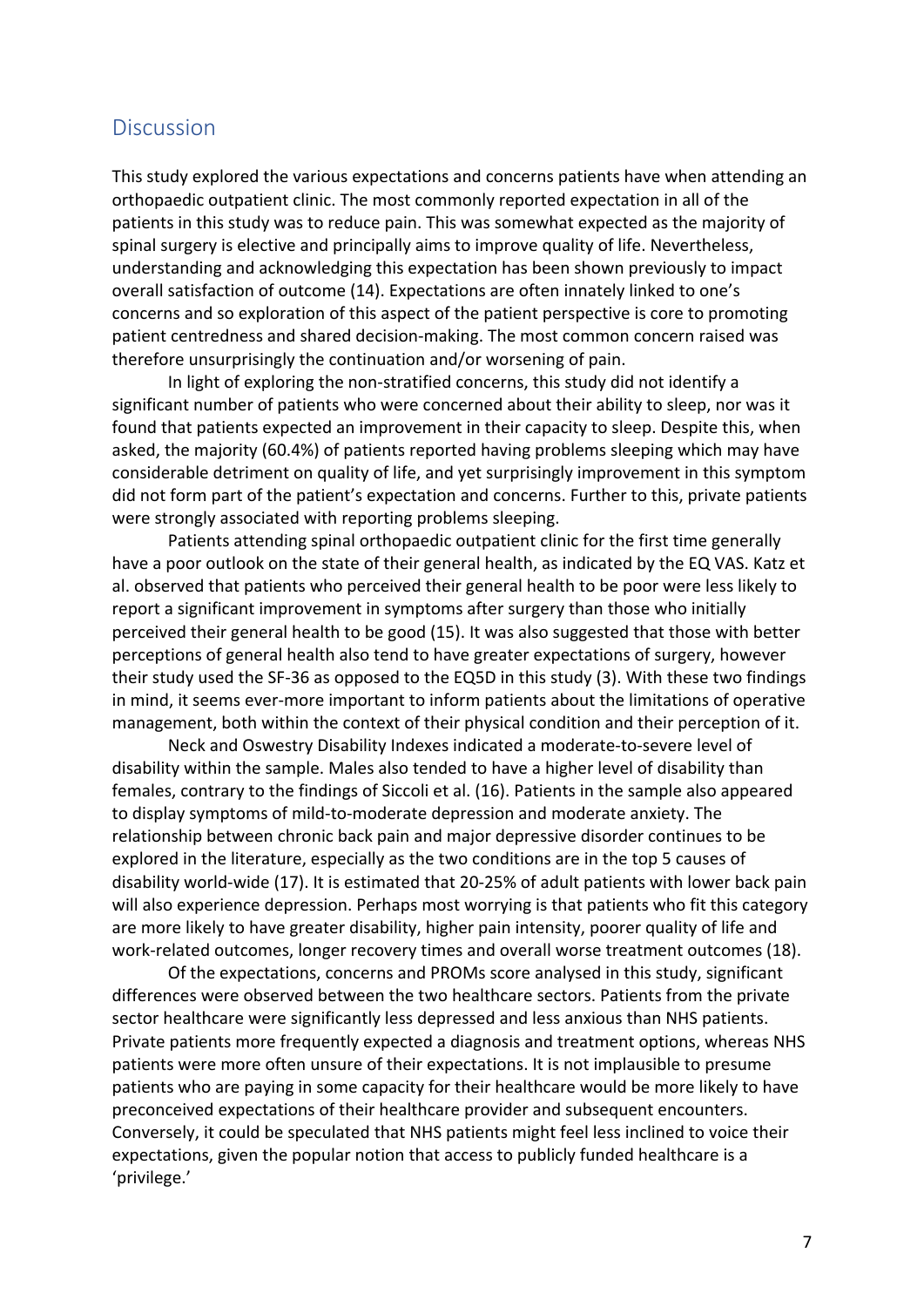Private patients also have concerns surrounding loss of function and they tend to have more specific and work-related concerns. This may relate to the specific patient demographic which more frequently accesses private healthcare. Functional capacity and the ability to work has little or no effect on access to NHS services, whereas access to the private healthcare sector is highly reliant on occupation and personal financial circumstances. Additionally, as wait times are often longer in the NHS than the private healthcare sector (19), it is feasible that patients who are most concerned about the potential impact of additional time-to-treatment on their condition may be naturally drawn to this sector. Oh et al. suggested that preoperative patient characteristics such as employment status and knowledge of disease are predictors of their expectations and concerns in the study based in South Korea(20). Given this finding, and the apparent differences in working status amongst the private patients and the NHS patients seen in this study, it may be sensible to explore such implications on expectations and concerns in future studies.

Existing literature suggests that expectations and their subsequent fulfilment is linked with achieving better patient satisfaction (2) and patients are more likely to comply with treatment if they are satisfied with their encounter (21). Therefore, achieving the goals of surgery, be it to reduce pain or improve function, is reliant on far more than a surgeon's skill in the operating theatre. Acknowledging the patient experience in its entirety will be vital in the pursuit of better care. Starting with the fundamentals, an understanding of these expectations at baseline as explored by this study, is a crucial first step.

#### Limitations

This study had several limitations. Firstly, the sample size included almost twice as many patients from the private healthcare sector than the NHS. Secondly, this study used data from the case load of a single spinal orthopaedic surgeon. To increase generalisability, data from additional surgeons and centres should be incorporated into the future data set. Thirdly, expectations and concerns were not defined using standardised criteria. Defining expectations presents a challenge in the field of psychometrics (1) and it is therefore unsurprising that no consensus in the profession on how to appropriately conceptualise and measure them has been achieved. It may be beneficial to encourage a common standard to reduce the apparent fragmentation (22). Lastly, the expectations and concerns used in this study were those which were conveyed directly to the surgeon, and were also elicited during the consultation itself. It may be prudent in future studies to gather this data via questionnaire form before consultation has started to decrease response bias.

## Conclusion

Understanding the various different expectations and concerns which may be raised by a patient during consultation is clearly important. For most patients in this study, the main expectation reaffirms the notion that surgery is performed to improve symptoms. However, the differences observed between healthcare sectors presents a mandate to explore this topic further. Ultimately, this study successfully identified the baseline expectations and concerns of patients attending spinal orthopaedics outpatient clinic.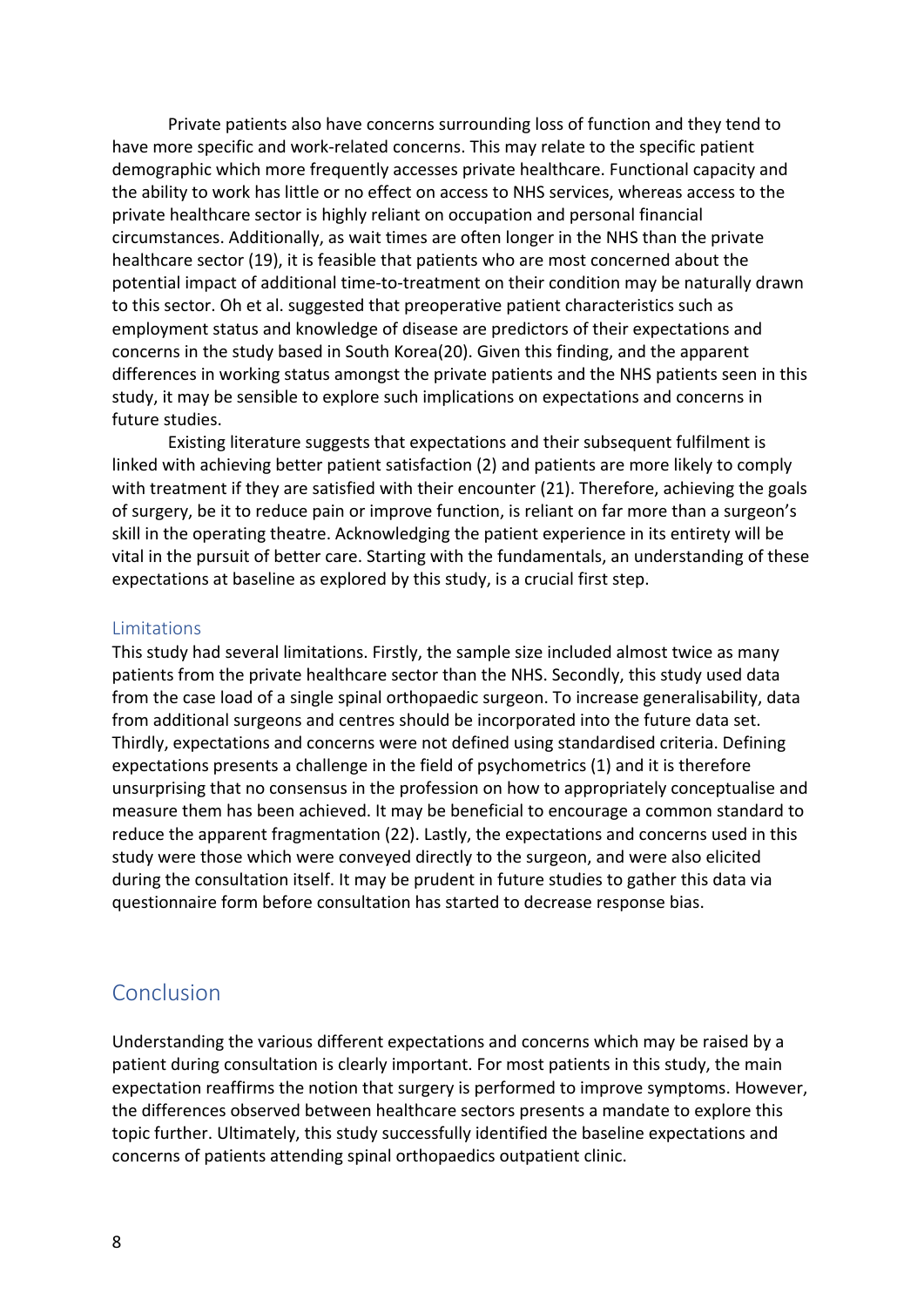# Table 1 – Study Sample Characteristics (n=628)

|                          |                                  | <b>ALL</b>      | <b>NHS</b>     | <b>Private</b>  |                                         |
|--------------------------|----------------------------------|-----------------|----------------|-----------------|-----------------------------------------|
| <b>Sociodemographics</b> |                                  |                 |                |                 |                                         |
| Age                      |                                  | 58.7±16.4       | 65.8±14.7      | $55.7 \pm 16.2$ |                                         |
| Sex                      |                                  |                 |                |                 |                                         |
|                          | Male                             | 314 (50%)       | 104 (55.9%)    | 210             |                                         |
|                          | Female                           | 314 (50%)       | 82 (44.1%)     | 232 (52.5%)     |                                         |
|                          | Work status                      |                 |                |                 |                                         |
|                          | Employed                         | 340 (54.1%)     | 59             | 281             |                                         |
|                          | Retired                          | 187 (29.8%)     | 76 (40.9%)     | 111 (25.1%)     |                                         |
|                          | Housewife                        | 46 (7.3%)       | 21 (11.3%)     | 25 (5.7%)       |                                         |
|                          | <b>Disabled</b>                  | 38 (6.1%)       | 25 (13.4%)     | 13 (2.9%)       |                                         |
|                          | Unemployed                       | 10 (1.6%)       | 5(2.7%)        | $5(1.1\%)$      |                                         |
|                          | Student                          | $7(1.1\%)$      | $0(0.0\%)$     | 7(1.6%)         |                                         |
|                          | Time off work*                   |                 |                |                 | *For NHS n=163, for Private             |
|                          | None                             | 327 (52.1%)     | 99 (60.7%)     | 228 (54.8%)     | sector n=416.                           |
|                          | <1 Week                          | 58 (9.2%)       | 7(4.3%)        | 51 (12.3%)      |                                         |
|                          | $1 - 3$ Weeks                    | 51 (8.1%)       | $10(6.1\%)$    | 41 (9.9%)       |                                         |
|                          | $3 - 6$ Weeks                    | 47 (7.5%)       | 7(4.3%)        | 40 (9.6%)       |                                         |
|                          | $6 - 12$ Weeks                   | 28 (4.5%)       | 8(4.9%)        | 20 (4.8%)       |                                         |
|                          | $3 - 6$ Months                   | 27 (4.3%)       | 8 (4.9%)       | 19 (4.6%)       |                                         |
|                          | $6 - 12$ Months                  | 17 (2.7%)       | 9(5.5%)        | $8(1.9\%)$      |                                         |
|                          | >1 Year                          | 24 (3.8%)       | 15 (9.2%)      | 9(2.2%)         |                                         |
|                          | Disability benefit recipient     | 110 (17.5%)     | 73 (39.2%)     | 37 (8.4%)       |                                         |
|                          | Injury claim made                | 18 (2.9%)       | 5(2.7%)        | 13 (2.9%)       |                                         |
|                          | <b>Previous Surgery</b>          | 116 (18.5%)     | 37 (19.9%)     | 79 (17.9%)      |                                         |
| <b>Health Status</b>     |                                  |                 |                |                 |                                         |
|                          | Problems sleeping <sup>+</sup>   | 379 (60.4%)     | 29 (15.8%)     | 350 (79.4%)     | <sup>+</sup> For NHS n=184, for Private |
| <b>EQ VAS</b>            |                                  | $52.2 \pm 24.8$ | 50.4±26.7      | 52.6±24.4       | sector n=441.                           |
|                          | <b>Expectations Survey Score</b> | 44.4±21.3       | 37.2±19.4      | 46.0±21.4       |                                         |
|                          | ODI/NDI (%)                      | 40.7±18.3       | 45.1±19.2      | 39.8±18.0       |                                         |
| PHQ-9                    |                                  | $9.3 \pm 7.3$   | $12.6 \pm 8.8$ | $8.6 \pm 6.7$   |                                         |
| GAD-7                    |                                  | $6.1 \pm 5.9$   | 9.0±7.3        | 5.5±5.4         |                                         |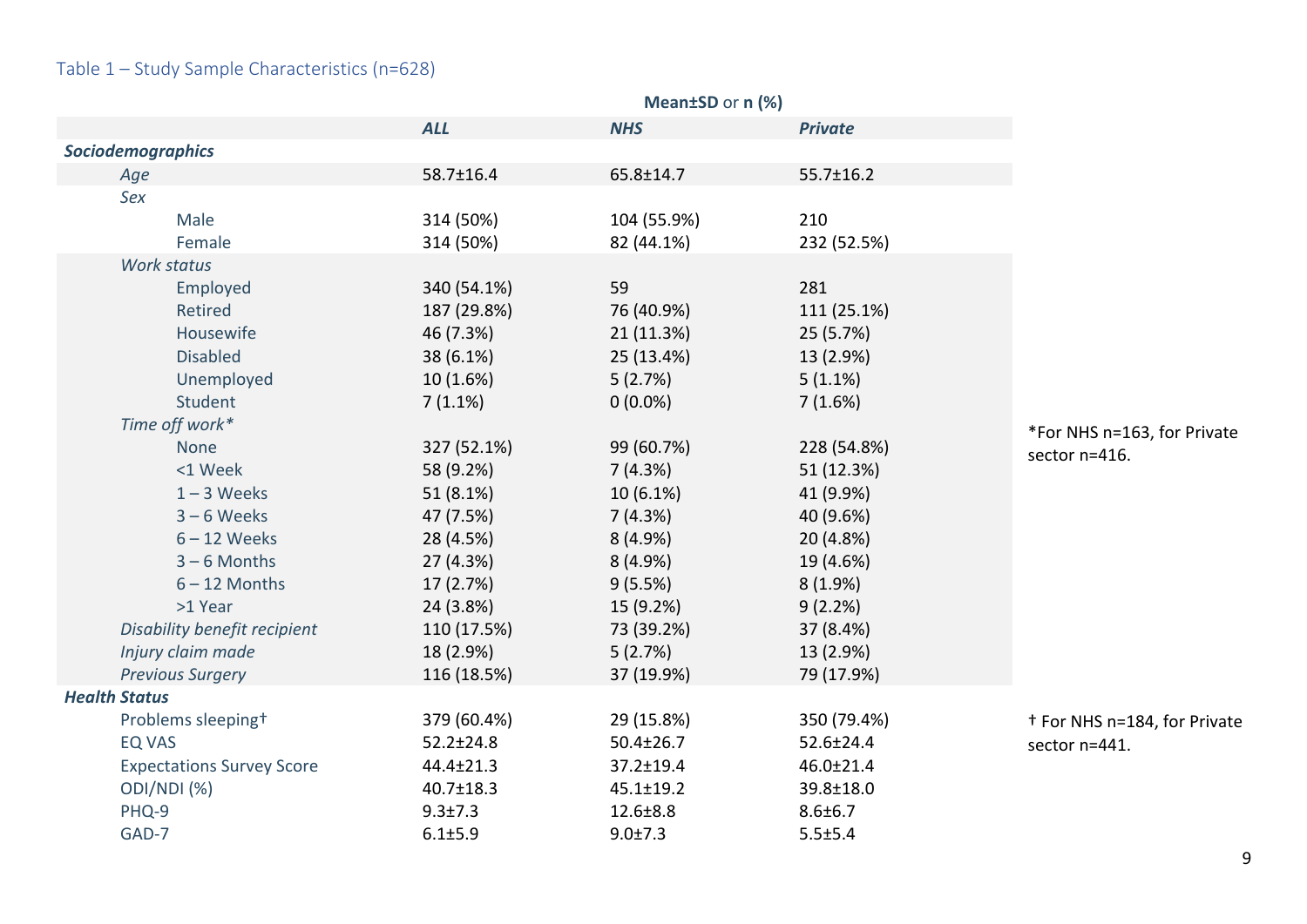# Table 2 – Variations in PROM Scores by Sex

|                                            | <b>Sex</b>  |                 |               |                 |                  |       |           |
|--------------------------------------------|-------------|-----------------|---------------|-----------------|------------------|-------|-----------|
|                                            | <b>Male</b> |                 | <b>Female</b> |                 |                  |       |           |
|                                            | n           | Mean±SD         | n             | Mean±SD         | $\boldsymbol{t}$ | df    | $\pmb{P}$ |
| <b>EQ VAS</b>                              | 226         | 49.8±25.7       | 256           | 53.6±24.4       | $-1.6$           | 480.0 | <b>NS</b> |
| <b>Expectations</b><br><b>Survey Score</b> | 207         | $43.1 \pm 20.7$ | 219           | 45.7±21.7       | $-1.3$           | 424.0 | <b>NS</b> |
| NDI / ODI                                  | 309         | $44.2 \pm 18.2$ | 310           | $41.0 \pm 18.7$ | $-2.1$           | 613.6 | .035      |
| PHQ-9                                      | 314         | $10.3 \pm 7.3$  | 314           | $9.6 \pm 7.6$   | 1.2              | 625.1 | <b>NS</b> |
| GAD-7                                      | 314         | $6.7 \pm 6.1$   | 314           | $6.64 \pm 6.3$  | 0.2              | 625.6 | <b>NS</b> |

# Table 3 – *t*-test Analysis of PROM Scores in Each Healthcare Sector

|                                            | <b>Healthcare Sector</b> |                 |                |                 |        |       |                  |
|--------------------------------------------|--------------------------|-----------------|----------------|-----------------|--------|-------|------------------|
|                                            | <b>NHS</b>               |                 | <b>Private</b> |                 |        |       |                  |
|                                            | n                        | Mean±SD         | n              | Mean±SD         | t      | df    | $\boldsymbol{P}$ |
| <b>EQ VAS</b>                              | 106                      | $50.7 \pm 26.5$ | 376            | $52.1 \pm 24.6$ | 0.5    | 480.0 | <b>NS</b>        |
| <b>Expectations</b><br><b>Survey Score</b> | 76                       | 36.8±19.3       | 350            | $46.1 \pm 21.3$ | 3.5    | 424.0 | .001             |
| NDI / ODI                                  | 180                      | 46.7±19.8       | 439            | $40.9 \pm 18.5$ | $-3.5$ | 617.0 | .001             |
| PHQ-9                                      | 186                      | $12.4 \pm 8.3$  | 442            | $8.9 \pm 6.8$   | $-5.0$ | 293.2 | < .001           |
| GAD-7                                      | 186                      | $8.5 \pm 7.1$   | 442            | 5.9±5.6         | $-4.5$ | 289.3 | < .001           |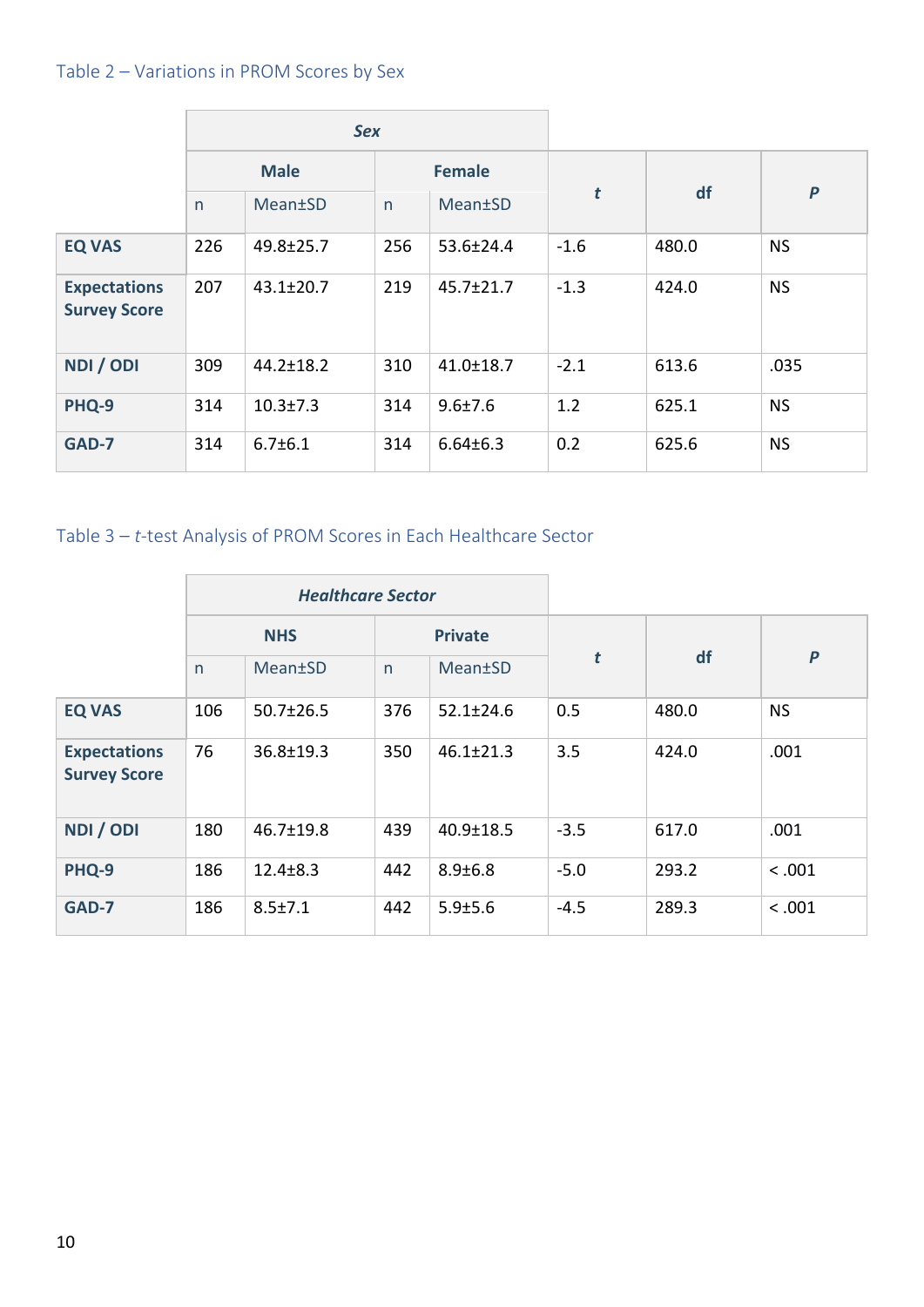

# **Expecations of ALL Patients**

# Figure 1.2 – Concerns of All Patients (n=628)



#### **Concerns of ALL Patients**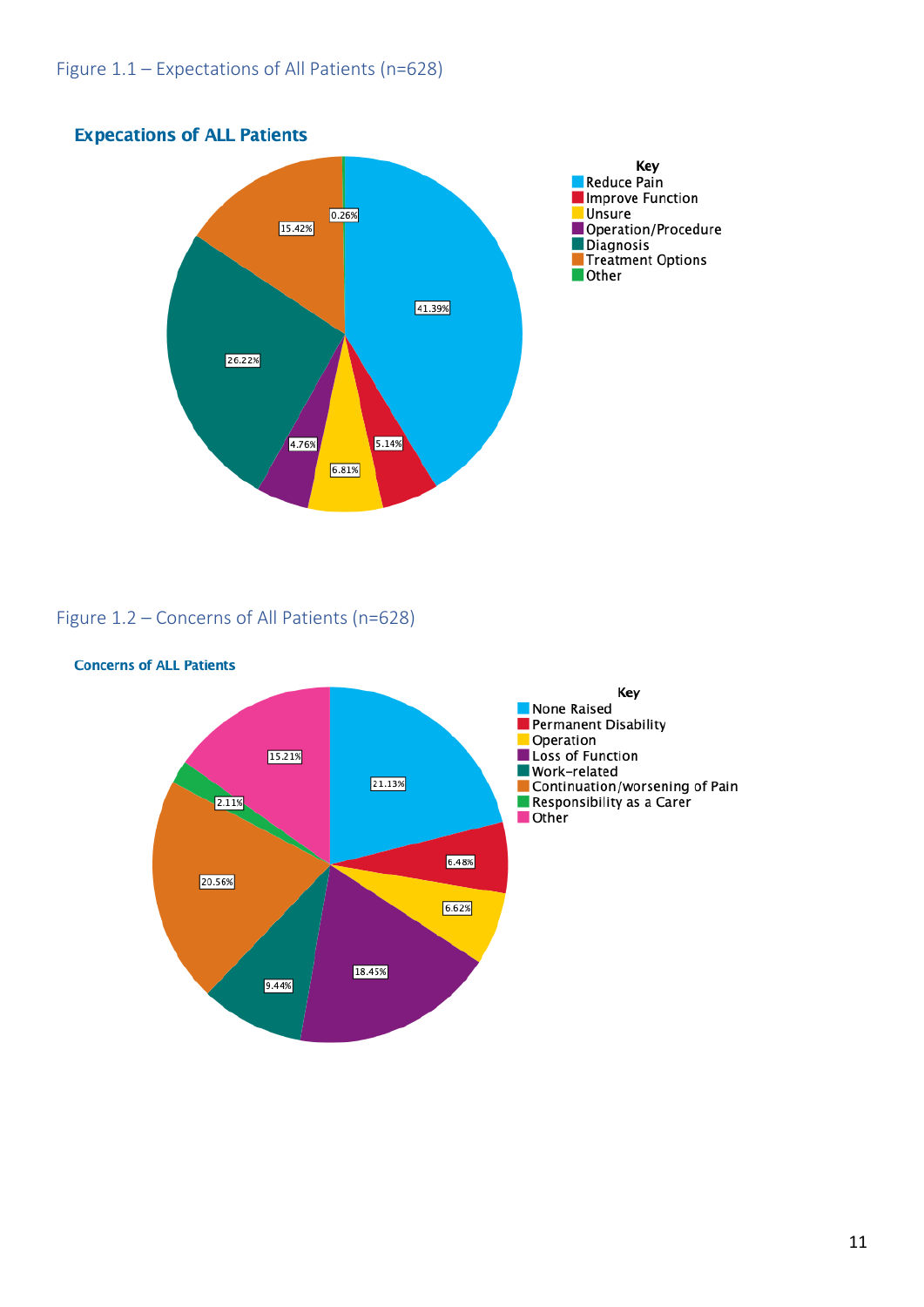# Figure 1.3 – Top 5 Concerns in 'Other' Category



# Top 5 Concerns in 'Other' Category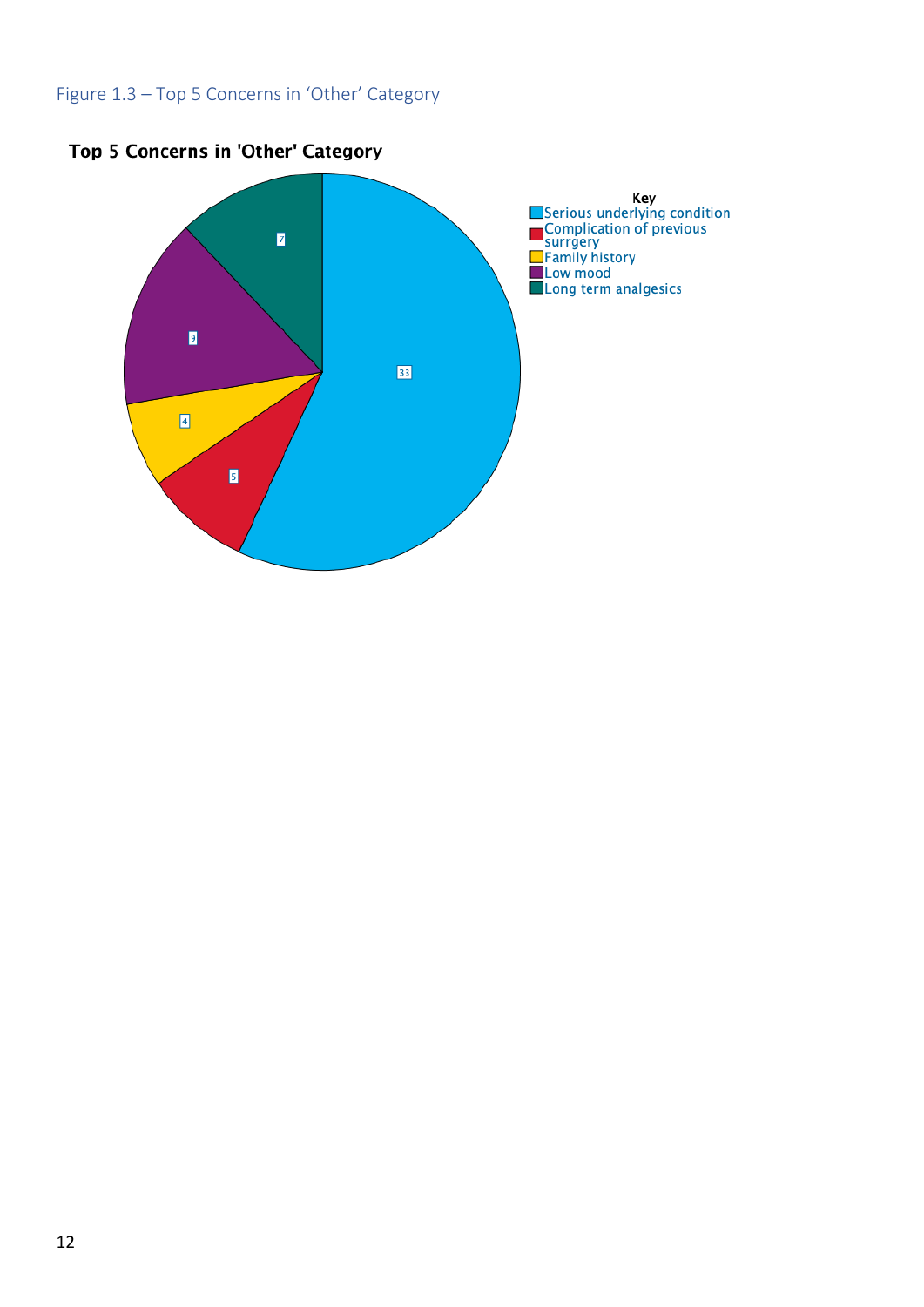# Figure 2.1 – Expectations in Each Healthcare Sector



## **Expectations of Private Patients**



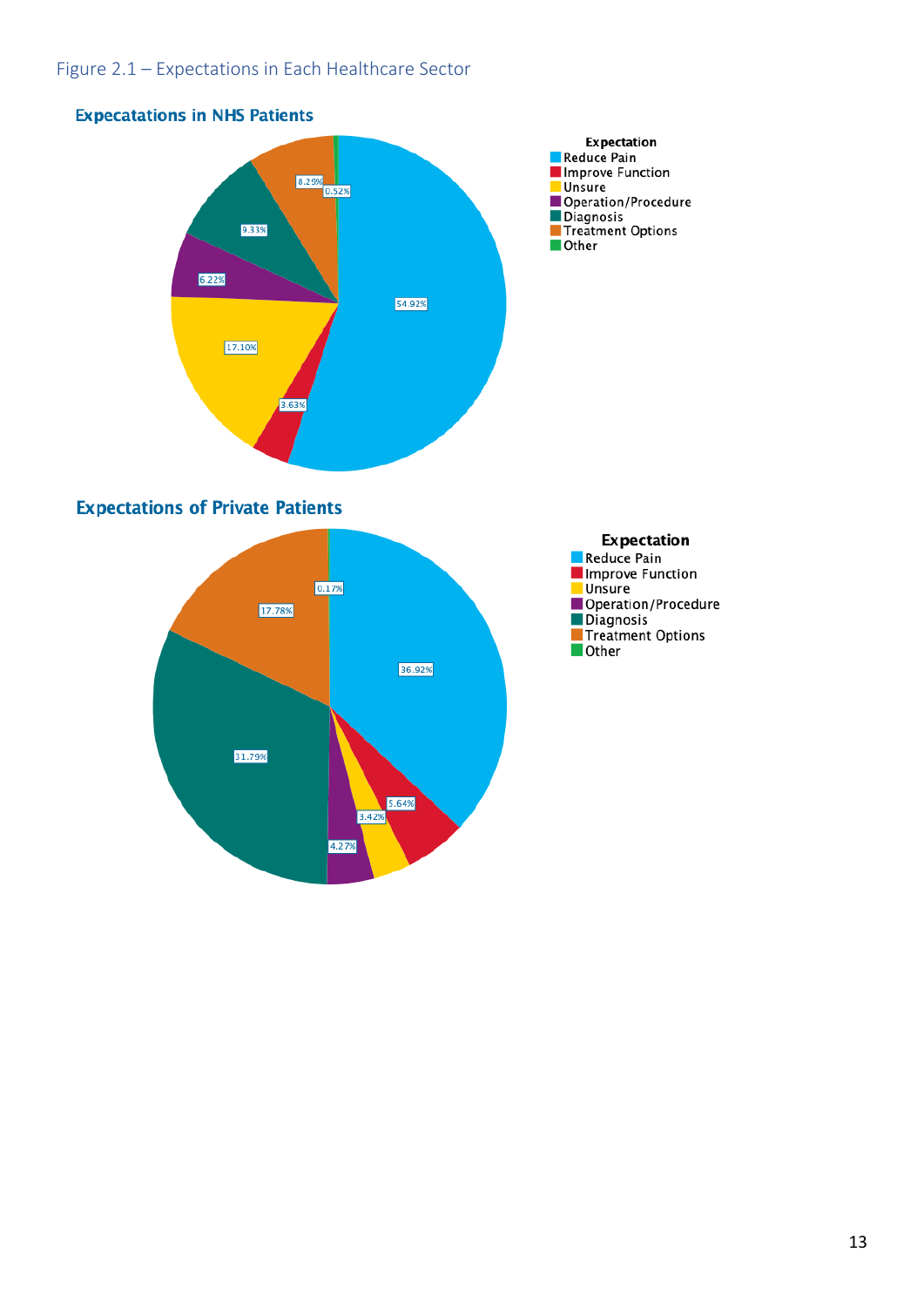# Figure 2.2 – Concerns in Each Healthcare Sector

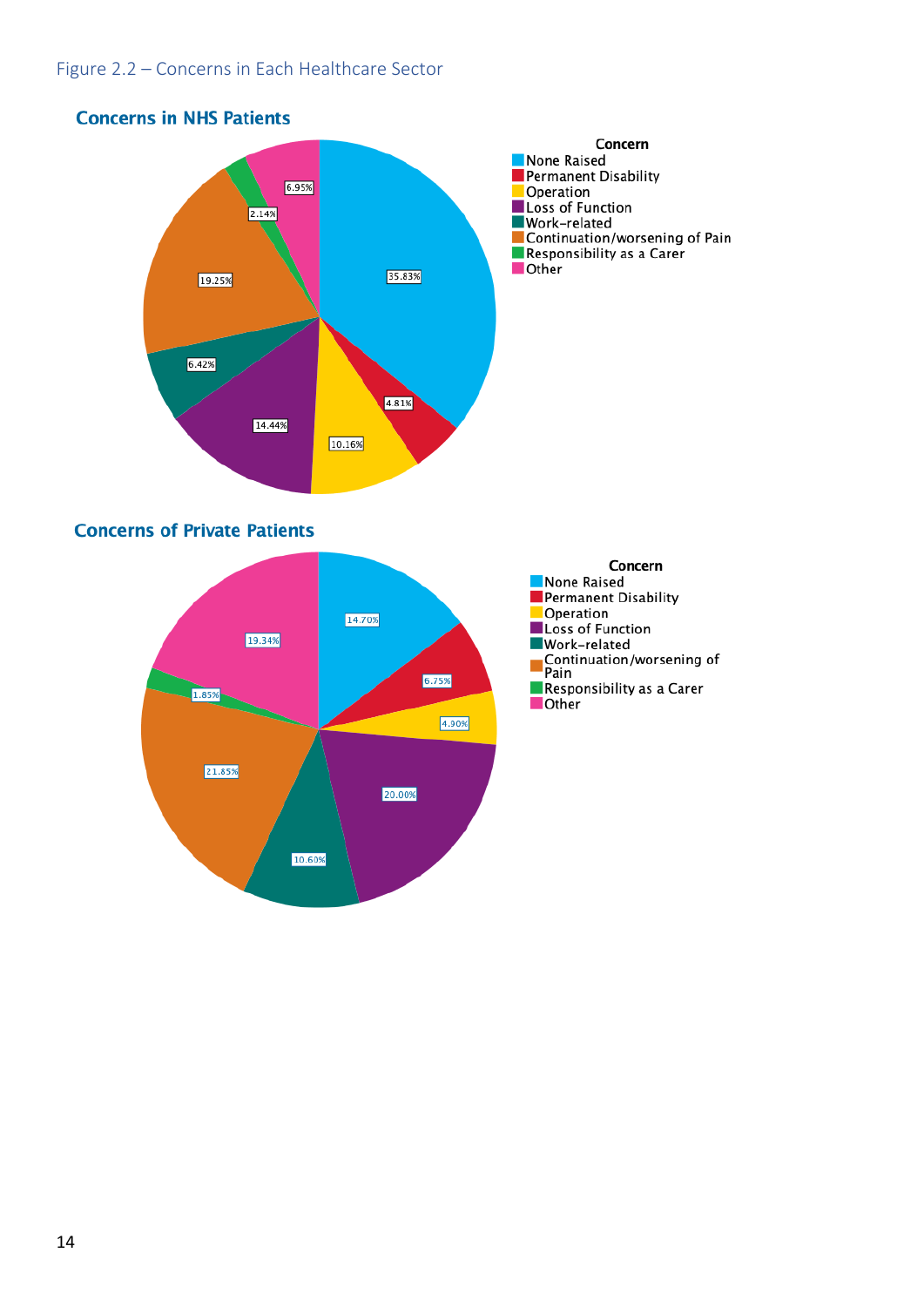# Table 4 – Column Proportions Test of Expectations and Concerns in Each Healthcare Sector

|             |                          | <b>Sector</b>                      |       |                                |       |                  |
|-------------|--------------------------|------------------------------------|-------|--------------------------------|-------|------------------|
|             |                          | <b>Private</b><br>$(n=442)$<br>(A) |       | <b>NHS</b><br>$(n=186)$<br>(B) |       | $\boldsymbol{P}$ |
|             |                          | Count                              | %     | %<br>Count                     |       |                  |
| Expectation | <b>Reduce Pain</b>       | 216                                | 48.9% | 106                            | 57.0% | <b>NS</b>        |
|             | <b>Improve Function</b>  | 33                                 | 7.5%  | 7                              | 3.8%  | <b>NS</b>        |
|             | <b>Unsure</b>            | 20                                 | 4.5%  | 33<br>A                        | 17.7% | < .001           |
|             | Operation/Procedure      | 25                                 | 5.7%  | 12                             | 6.5%  | <b>NS</b>        |
|             | <b>Diagnosis</b>         | 186<br>B                           | 42.1% | 18                             | 9.7%  | < .001           |
|             | <b>Treatment Options</b> | 104<br>B                           | 23.5% | 16                             | 8.6%  | < .001           |
|             | Other                    | $\mathbf 1$                        | 0.2%  | 1                              | 0.5%  | <b>NS</b>        |

|         |                             | <b>Sector</b> |                |            |       |                  |
|---------|-----------------------------|---------------|----------------|------------|-------|------------------|
|         |                             |               | <b>Private</b> | <b>NHS</b> |       |                  |
|         |                             | $(n=442)$     |                | $(n=186)$  |       |                  |
|         |                             | (A)           |                | (B)        |       | $\boldsymbol{P}$ |
|         |                             | Count         | %              | Count      | %     |                  |
| Concern | <b>None Raised</b>          | 83            | 18.8%          | 67         | 36.0% | < .001           |
|         |                             |               |                | A          |       |                  |
|         | <b>Permanent Disability</b> | 37            | 8.4%           | 9          | 4.8%  | <b>NS</b>        |
|         | Operation                   | 28            | 6.3%           | 19         | 10.2% | <b>NS</b>        |
|         | Loss of Function            | 104           | 23.5%          | 27         | 14.5% | .011             |
|         |                             | B             |                |            |       |                  |
|         | Occupational                | 55            | 12.4%          | 12         | 6.5%  | .026             |
|         |                             | B             |                |            |       |                  |
|         | Continuation/worsening of   | 110           | 24.9%          | 36         | 19.4% | <b>NS</b>        |
|         | Pain                        |               |                |            |       |                  |
|         | Responsibility as a Carer   | 11            | 2.5%           | 4          | 2.2%  | <b>NS</b>        |
|         | Other                       | 95            | 21.5%          | 13         | 7.0%  | < .001           |
|         |                             | B             |                |            |       |                  |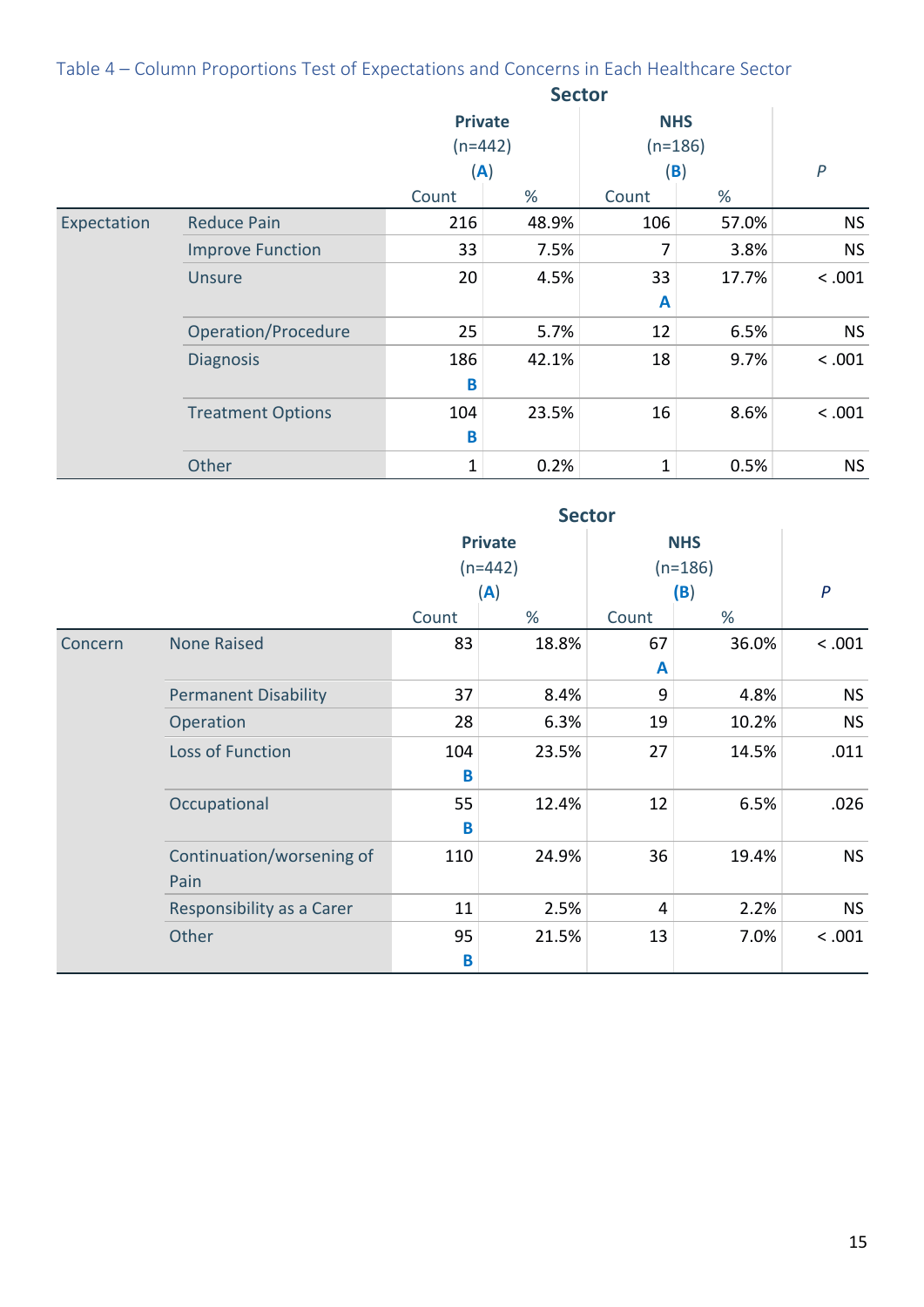# References

1. Fitzpatrick R Fau - Hopkins A, Hopkins A. Problems in the conceptual framework of patient satisfaction research: an empirical exploration. (0141-9889 (Print)).

2. Mannion A, Junge A, Elfering A, Dvorak J, Porchet F, Grob D. Great Expectations Really the Novel Predictor of Outcome After Spinal Surgery? Spine. 2009;34:1590-9.

3. Yee A, Adjei N Fau - Do J, Do J Fau - Ford M, Ford M Fau - Finkelstein J, Finkelstein J. Do patient expectations of spinal surgery relate to functional outcome? (0009-921X (Print)).

4. Skolasky RL, Albert TJ, Vaccaro AR, Riley LH, 3rd. Patient satisfaction in the cervical spine research society outcomes study: relationship to improved clinical outcome. Spine J. 2009;9(3):232-9.

5. Stambough JL. To the Editor. The Spine Journal. 2001;1(3):234.

6. McGregor AH, Hughes SP. The evaluation of the surgical management of nerve root compression in patients with low back pain: Part 2: patient expectations and satisfaction. Spine (Phila Pa 1976). 2002;27(13):1471-6; discussion 6-7.

7. Iversen MD, Daltroy LH, Fossel AH, Katz JN. The prognostic importance of patient pre-operative expectations of surgery for lumbar spinal stenosis. Patient Educ Couns. 1998;34(2):169-78.

8. Rhodes L, Nash C, Moisan A, Scott DC, Barkoh K, Warner WC, Jr., et al. Does preoperative orientation and education alleviate anxiety in posterior spinal fusion patients? A prospective, randomized study. J Pediatr Orthop. 2015;35(3):276-9.

9. Feng Y, Parkin D, Devlin NJ. Assessing the performance of the EQ-VAS in the NHS PROMs programme. Quality of life research : an international journal of quality of life aspects of treatment, care and rehabilitation. 2014;23(3):977-89.

10. Mancuso CA, Cammisa Fp Fau - Sama AA, Sama Aa Fau - Hughes AP, Hughes Ap Fau - Ghomrawi HMK, Ghomrawi Hm Fau - Girardi FP, Girardi FP. Development and testing of an expectations survey for patients undergoing lumbar spine surgery. (1535-1386 (Electronic)).

11. Fairbank JC, Pynsent PB. The Oswestry Disability Index. (0362-2436 (Print)).

12. Kroenke K, Spitzer R. The PHQ-9: A New Depression Diagnostic and Severity Measure. Psychiatric Annals. 2002;32:509-21.

16